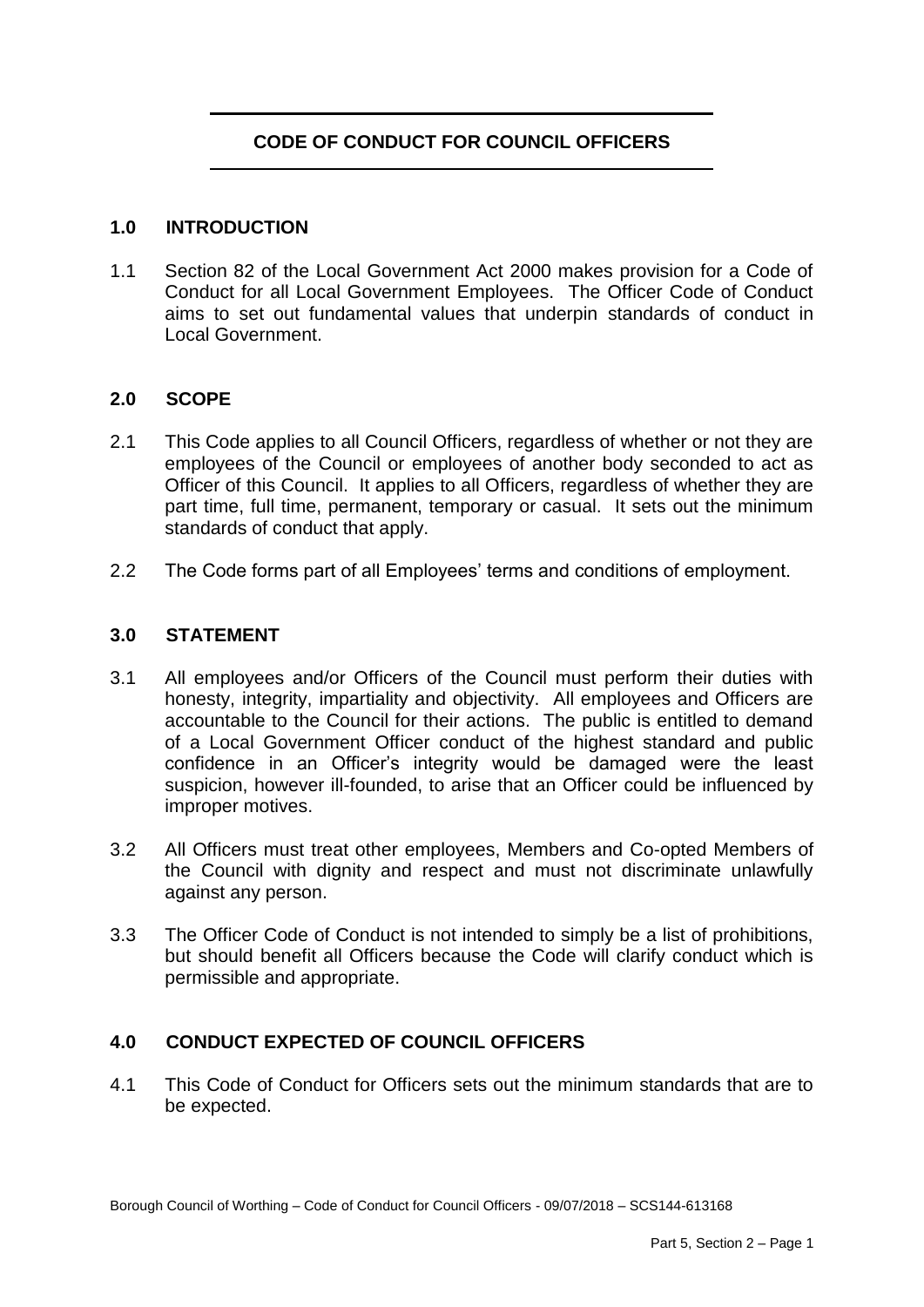- $4.2$ An Officer of the Council must be aware of and positively promote the Council's vision and corporate priorities as set out on the Council's website.
- $4.3$  Members with dignity and respect in accordance with the Councils' dignity at An Officer of the Council must be committed to treating other Officers and work provisions incorporated into the Grievance Policy.
- $4.4$ 4.4 A Council Officer must abide by all policies and procedures of the Councils, relevant to their area of work.
- $4.5$  served by the Councils and must ensure that they provide a courteous, efficient and impartial service delivery, in accordance with the Council's Customer Care Standards. Specifically all staff need to be proactive in providing great service to customers, ensuring we get things right first time, we All Council Officers must be aware of their responsibility to the community listen to our customers and we are proactive in our communication.
- $4.6$  Council's requirements or objectives and nor may they use their position improperly to confer an advantage or disadvantage on any individual, or 4.6 A Council Officer must not allow their personal interests to conflict with the organisation.
- 47 current personal relationship with that contractor, it should be declared to their 4.7 If a Council Officer who engages or supervises contractors, has a previous or Head of Service.
- 4.8 costs for contractors, they may not disclose that information to any If a Council Officer has access to confidential information relating to tenders or unauthorised individual, or organisation.
- 4.9 irresponsible, reckless or unlawful manner and may not make personal use of property or facilities of the Council, unless properly authorised to do so. A Council Officer must not use any public funds entrusted to them in an
- 4.10 An Officer of the Council will not be precluded from undertaking additional employment provided that any such employment does not, in the view of the Council, conflict with or react detrimentally to the Council's interests, or in any way weaken public confidence in the conduct of the Council's business. Any Officer of the Council must declare any such additional employment to their Head of Service for inclusion in the Register of Additional Employment maintained by the Head of Human Resources.
- 4.11 If a Council Officer is aware that a contract in which he/she, or his/her spouse or partner, has any financial interest, either directly or indirectly, has been or is proposed to be entered into by the Councils, they must as soon as practicable give notice in writing to their Head of Service who shall inform the Solicitor to the Council and Head of Legal Services.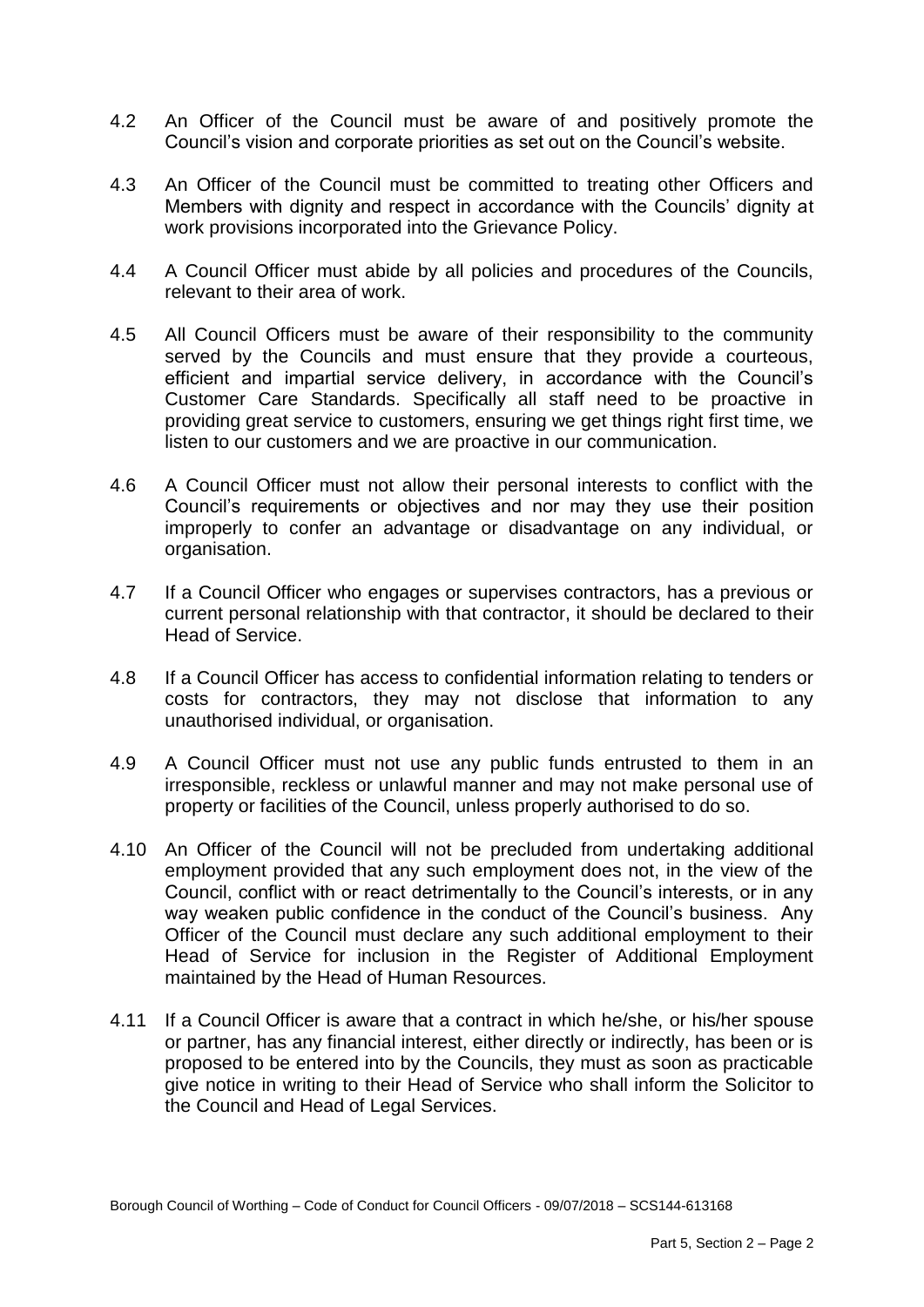- provide a service to all Members, not just those of the controlling party, and ensure that the individual rights of all Members are respected. All Officers, whether in a politically restricted post or not, must follow all policies of the Councils and not allow their own personal or political opinions to interfere with 4.12 Officers of the Council are employed to serve the Council as a whole and must their work.
- accept any gifts from customers or contractors. It may constitute a serious criminal offence for an Officer to corruptly receive or give any gift, loan, fee, reward or advantage for doing, or not doing, anything, or showing favour or 4.13 To preserve public confidence, Council Officers are strongly encouraged not to disfavour to any person, in their official capacity.
- 4.14 If a Council Officer does accept any gift, they must comply with the Council's requirements to register or declare interests, and to declare hospitality, benefits, gifts received as a consequence of employment. Any such gift received must be registered, regardless of its value, within 28 days of receipt. Such declaration must be made to the Officer's Head of Service for inclusion in the register held by the Head of Human Resources. It is also good practice for Council Officers to declare any offers of gifts.
- 4.15 A Council Officer must report to the appropriate Manager, any impropriety or breach of procedure. Further guidance is contained within the Councils' Whistleblowing Policy. A Council Officer must not treat another Officer less favourably, because that Officer has, intends to, or is suspected of, reporting misconduct.
- 4.16 A Council Officer must not disclose information given to them in confidence, or information acquired which is believed to be of a confidential nature, without the consent of the person involved or the proper authorisation. A Council Officer must not prevent another person from gaining access to information to which that person is entitled by law. Further guidance can be obtained from the Councils' Security of Information Officer.
- 4.17 Close personal associations, either between Officers and Members, or between Officers, can be perceived as leading to less independence and impartiality of individuals, and therefore Officers involved in such relationships should declare them to their Head of Service, to be transparent about the nature of the relationship and not put themselves nor the Council in any potential position of conflict. Further information can be found in the Councils' Equalities Policy and Grievance Policy, which are also part of an Officer's terms and conditions of employment.
- 4.18 A Council Officer must not be involved in the recruitment, discipline, promotion or pay adjustment or conditions of service of another Officer, or potential Officer, who is a relative or someone well known to them. Further guidance can be found in the Councils' Recruitment and Selection Policy.